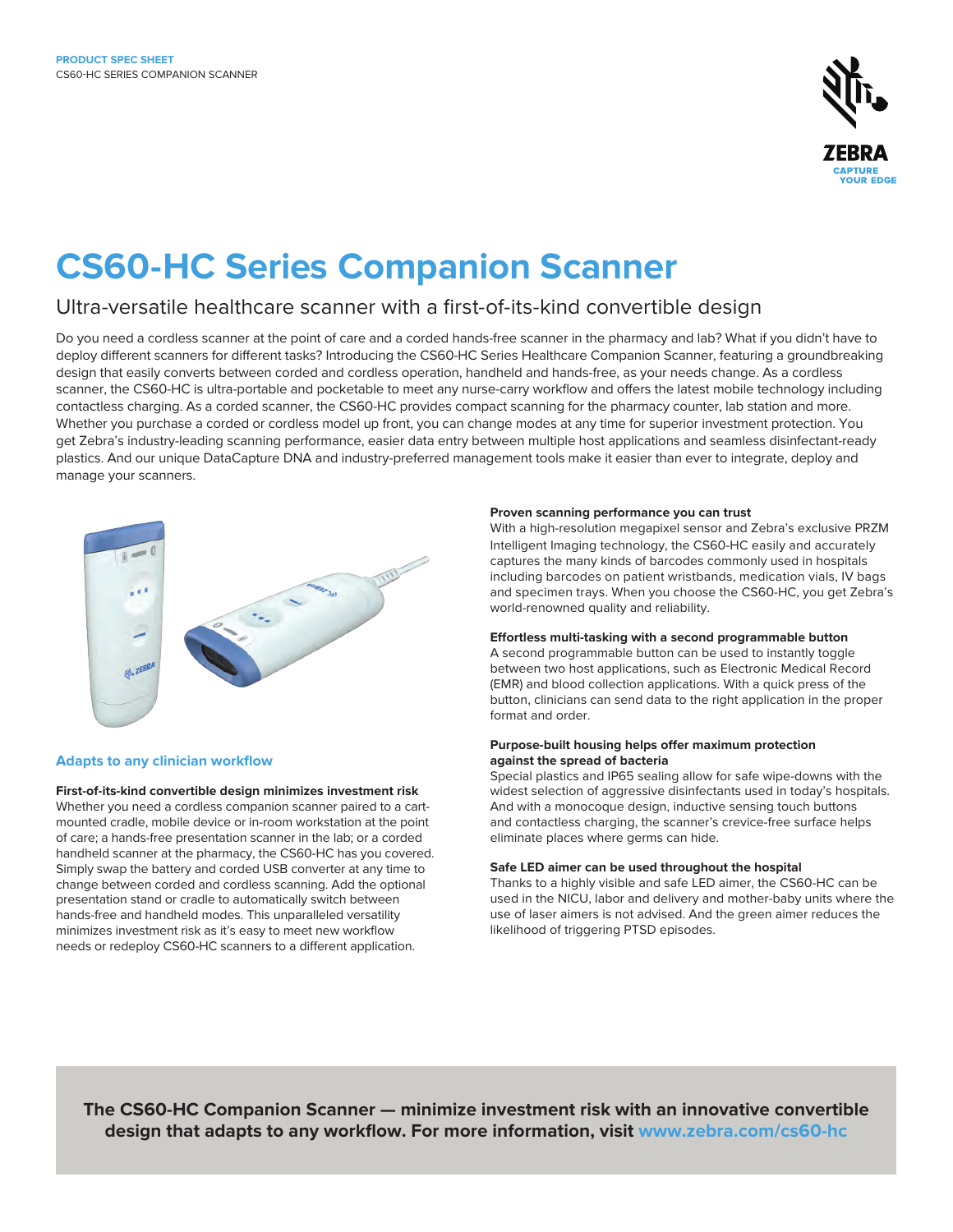#### **Flexible feedback modes — including night mode with vibrate**

Choose the right feedback for any environment: a good decode LED, haptic feedback, a beep tone with adjustable tone/volume and Zebra's Direct Decode Indicator that projects illumination on the barcode. In night mode, a quick press of the trigger toggles between an audible beep and vibration. Clinicians instantly know that a medicine vial or wristband was successfully scanned — while disturbing patients as little as possible.

#### **Doubles as a workstation lamp**

The scanner's built-in lamp can illuminate a nurse's workstation, so there's no need to disturb sleeping patients by turning on the overhead lights.

# **Cutting-edge clinical mobility**

#### **Qi inductive charging**

Support for inductive charging on the CS60-HC eliminates the need for battery contact cleaning and maintenance.<sup>1</sup> While you get the fastest charging times with Zebra's inductive charging solution, you're free to use any off-the-shelf Qi wireless charging pad to charge the CS60-HC.

#### **Split-second NFC tap-to-pair**

With built-in NFC, the CS60-HC easily pairs with other devices and in-room workstations — no IT support required.

#### **Pocketable and wearable for room-to-room mobility**

The cordless CS60-HC can be tucked in a scrub pocket and is designed to fit naturally in the hand for easy scanning. Pair the CS60-HC with the optional lanyard and silicone protector to safely and comfortably wear the scanner all shift long.

# **Full shift power and beyond**

The fully charged battery delivers 18 hours of power — more than enough for a clinician's longest shift. Batteries can be easily replaced without special tools. And a dedicated battery gauge takes the guesswork out of charge status, so clinicians know at a glance when it's time to change or charge a battery.

# **Compact cradle fits on any workstation**

The presentation cradle has a compact footprint that is elegantly crafted to fit on the most space-constrained workstations — whether mobile or in-room.

#### **Extended 330 ft./100 m range**

The CS60-HC is a certified BT 5.0 device. With Class 1 Bluetooth, users can roam up to 330 feet/100 m from the host device for greater flexibility.

#### **Eliminate Bluetooth Interference with Wi-Fi Friendly Mode**

Ensure that your cordless CS60-HC scanners only operate on channels that are not shared with your Wi-Fi network.

#### **Minimize workflow disruptions with anti-loss tools**

Press the cradle's paging button to locate a misplaced cordless CS60-HC in seconds. With Zebra's built-in Virtual Tether functionality, users are alerted when a device is taken out of range, misplaced or unintentionally left out of the cradle for an extended period of time a helpful reminder to return the CS60-HC to its charger.<sup>2</sup>

# **Keep spare batteries on hand with versatile charging options**

Multiple charging options make it easy to keep your scanners and spare batteries charged for around-the-clock operation. Four-slot device and four-slot battery chargers are compatible with Zebra's ShareCradle charging system for easy backroom management. And single-slot scanner and battery chargers are ideal on any desk.

# **Easy to configure and manage**

#### **Easily unlock the benefits of UDI**

Zebra's UDI Scan+ makes it easy to capture and enter Unique Device Identification (UDI) information into your application. Simply scan the barcode on the medical device packaging. The UDI barcode data is automatically parsed, properly formatted and sent in the right order to the right fields in your EMR or other application. No manual data entry is required.

#### **Industry preferred management tools with DataCapture DNA**

Only from Zebra, DataCapture DNA is a unique collection of value-add tools that make it easier to deploy, update, troubleshoot, manage and develop applications for your CS60-HC scanners. For example, 123Scan creates a single barcode to stage scanners or update firmware. You can remotely manage your scanners through Scanner Management Service (SMS) or Windows Management Instrumentation (WMI), eliminating the time and cost for onsite visits. And more.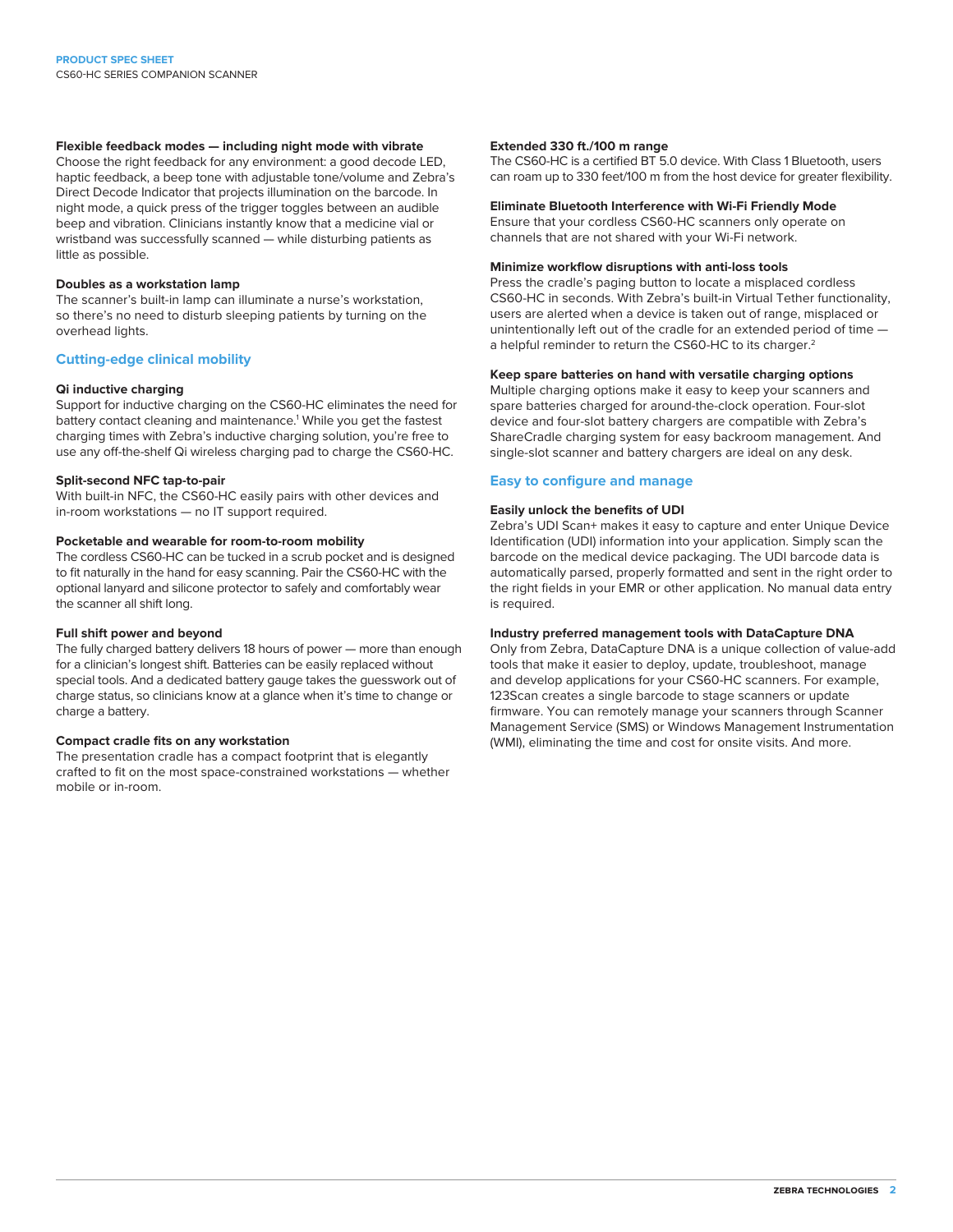# **CS60-HC Specifications Applications Applications** and

| <b>Physical Characteristics</b>              |                                                                                                                                                                                                                                     |  |
|----------------------------------------------|-------------------------------------------------------------------------------------------------------------------------------------------------------------------------------------------------------------------------------------|--|
| <b>Dimensions</b>                            | <b>Scanner</b><br>0.9 in, H x 1.8 in, W x 4.3 in, D<br>2.3 cm H x 4.6 cm W x 10.9 cm D<br><b>Presentation Cradle</b><br>3.5 in. H x 2.1 in. W x 2.4 in. D<br>9.0 cm H x 5.3 cm W x 6.1 cm D                                         |  |
| Weight                                       | Corded CS60-HC: 2.0 oz. / 58.0 g<br>Cordless CS60-HC: 3.1 oz. / 87.0 g<br>Presentation Cradle: 3.4 oz. / 96.0 g                                                                                                                     |  |
| <b>Input Voltage Range</b>                   | Scanner and presentation cradle: 4.5 to 5.5 VDC<br>Host Powered; 4.5 to 5.5 VDC External Power Supply                                                                                                                               |  |
| Current                                      | Operating current at nominal voltage (5.0V):<br>400 mA (typical)<br>Standby current (idle) at nominal voltage (5.0V):<br>90 mA (typical)<br>Presentation Cradle: 450 mA (typical) Standard USB;<br>600 mA (typical) BC 1.2 USB      |  |
| Color                                        | Healthcare white                                                                                                                                                                                                                    |  |
| <b>Supported Host</b><br><b>Interfaces</b>   | <b>USB</b>                                                                                                                                                                                                                          |  |
| <b>Keyboard Support</b>                      | Supports over 90 international keyboards                                                                                                                                                                                            |  |
| <b>FIPS Security</b><br><b>Certification</b> | Certified compliant with FIPS 140-2                                                                                                                                                                                                 |  |
| <b>User Indicators</b>                       | Direct Decode Indicator, Good Decode LEDs, beeper<br>(adjustable tone and volume), haptic feedback on<br>decode, capacitive trigger with haptic and audible<br>feedback, dedicated battery gauge, dedicated<br><b>Bluetooth LED</b> |  |
| <b>Performance Characteristics</b>           |                                                                                                                                                                                                                                     |  |
| <b>Motion Tolerance</b><br>(handheld)        | Up to 20 in. / 51 cm. per second for 13 mil UPC in<br>optimized mode                                                                                                                                                                |  |
| <b>Light Source</b>                          | Aiming Pattern: circular 525nm true green LED                                                                                                                                                                                       |  |
| <b>Illumination</b>                          | (1) warm white LED                                                                                                                                                                                                                  |  |
| <b>Imager Field of View</b>                  | 45° H x 34° V nominal                                                                                                                                                                                                               |  |
| <b>Image Sensor</b>                          | 1280 x 960 pixels                                                                                                                                                                                                                   |  |
| <b>Minimum Print</b><br>Contrast             | 20% Minimum Reflective Distance                                                                                                                                                                                                     |  |
| <b>Skew Tolerance</b>                        | $+/- 60^{\circ}$                                                                                                                                                                                                                    |  |
| <b>Pitch Tolerance</b>                       | $+/- 60^{\circ}$                                                                                                                                                                                                                    |  |
| <b>Roll Tolerance</b>                        | $0^\circ$ - 360 $^\circ$                                                                                                                                                                                                            |  |
| <b>Minimum Element</b><br>Resolution         | Code 39 - 5.0 mil                                                                                                                                                                                                                   |  |
| <b>User Environment</b>                      |                                                                                                                                                                                                                                     |  |
| <b>Operating Temp.</b>                       | 32° F to 122° F / 0° C to 50° C                                                                                                                                                                                                     |  |
| Storage Temp.                                | -40° F to 158° F / -40° C to 70° C                                                                                                                                                                                                  |  |
| Humidity                                     | 5% to 95% RH, non-condensing                                                                                                                                                                                                        |  |
| <b>Drop Specification</b>                    | Designed to withstand multiple drops at 5.0 ft./1.5 m<br>to concrete                                                                                                                                                                |  |
| <b>Tumble Specification</b>                  | Designed to withstand 250 tumbles in 1.5 ft./0.5 m<br>tumbler (1 tumble = $0.5$ cycle)                                                                                                                                              |  |
| Sealing                                      | Scanner: IP65                                                                                                                                                                                                                       |  |
|                                              |                                                                                                                                                                                                                                     |  |

| <b>Approved Cleaners</b>                              | Disinfectant Ready. Refer to the product reference<br>quide for the complete list of approved cleaners.                                                               |  |
|-------------------------------------------------------|-----------------------------------------------------------------------------------------------------------------------------------------------------------------------|--|
| <b>Electrostatic</b><br>Discharge (ESD)               | Scanner and cradle: ESD per EN61000-4-2, +/-15 KV<br>Air, +/-8 KV Direct, +/-8 KV Indirect                                                                            |  |
| <b>Ambient Light Immunity</b>                         | 0 to 10037 foot candles / 0 to 108,000 Lux                                                                                                                            |  |
| <b>Radio Specifications</b>                           |                                                                                                                                                                       |  |
| <b>Bluetooth Radio</b>                                | Standard Bluetooth Version 5.0 with BLE: Class 1<br>330ft. (100m) and Class 2 33ft. (10m). Serial Port and<br><b>HID Profiles</b>                                     |  |
| <b>Adjustable Bluetooth</b><br>Power                  | Output power adjustable down to negative 10 dBm<br>in 8 steps                                                                                                         |  |
| <b>Battery</b>                                        |                                                                                                                                                                       |  |
| <b>Battery Capacity/Type</b>                          | 735 mAh Lithium Polymer battery                                                                                                                                       |  |
| Scans Per Battery<br>Charge <sup>3</sup>              | 13,000 scans                                                                                                                                                          |  |
| <b>Operating Time Per Full</b><br>Charge <sup>3</sup> | 18 hours                                                                                                                                                              |  |
| <b>Battery Charge Time (from empty)</b>               |                                                                                                                                                                       |  |
| <b>Standard USB</b>                                   | Full Charge: 8 hours                                                                                                                                                  |  |
| BC1.2 USB                                             | Full Charge: 6 hours                                                                                                                                                  |  |
| <b>Regulatory</b>                                     |                                                                                                                                                                       |  |
| Environmental                                         | EN 50581:2012<br>EN IEC 63000:2018                                                                                                                                    |  |
| <b>Electrical Safety</b>                              | IEC 62368-1 (Ed.2)<br>EN 62368-1:2014/AC:2015                                                                                                                         |  |
| <b>LED Safety</b>                                     | IEC 62471:2006 (Ed.1.0)<br>EN 62471:2008 (LED)                                                                                                                        |  |
| <b>EMI/RFI</b>                                        | EN 55032:2015/AC:2016 (Class B)<br>EN 55035:2017<br>EN 61000-3-2:2014 (Class A)<br>EN 61000-3-3:2013<br>47 CFR Part 15, Subpart B, Class B                            |  |
| <b>Accessories</b>                                    |                                                                                                                                                                       |  |
| <b>Cordless Accessories</b>                           | Presentation cradle, spare battery, 4-slot scanner<br>ShareCradle, 4-slot battery ShareCradle, lanyard                                                                |  |
| <b>Corded Accessories</b>                             | Gooseneck Intellistand (weighted and standard),<br>cup, corded USB converter                                                                                          |  |
| <b>Symbol Decode Capability</b>                       |                                                                                                                                                                       |  |
| 1D                                                    | Base 32 (Italian Pharma), Codabar/NW7, Code 11,<br>Code 39, Code 93, Code 128, GS1 DataBar, I 2 of 5,<br>Korean 3 of 5, MSI Plessey, UPC/EAN                          |  |
| 2D                                                    | Aztec, Composite Codes, DataMatrix, Dotted<br>DataMatrix, Dotcode, Han Xin, MaxiCode, PDF417,<br>Micro PDF417, Postal Codes, QR Code, Micro QR,<br>TLC-39, SecurPharm |  |
| OCR                                                   | OCR-A, OCR-B, MICR, US Currency                                                                                                                                       |  |
|                                                       |                                                                                                                                                                       |  |

# **users**

# **Healthcare**

# **applications**

- Positive Patient Identification (PPID)
- Medicine administration
- Inventory
- management
- Pharmacy • Electronic medical
- record access
- Specimen collection
- Phlebotomy

# **Healthcare users**

- Clinicians
- Technicians
- Pharmacists
- Admissions personnel